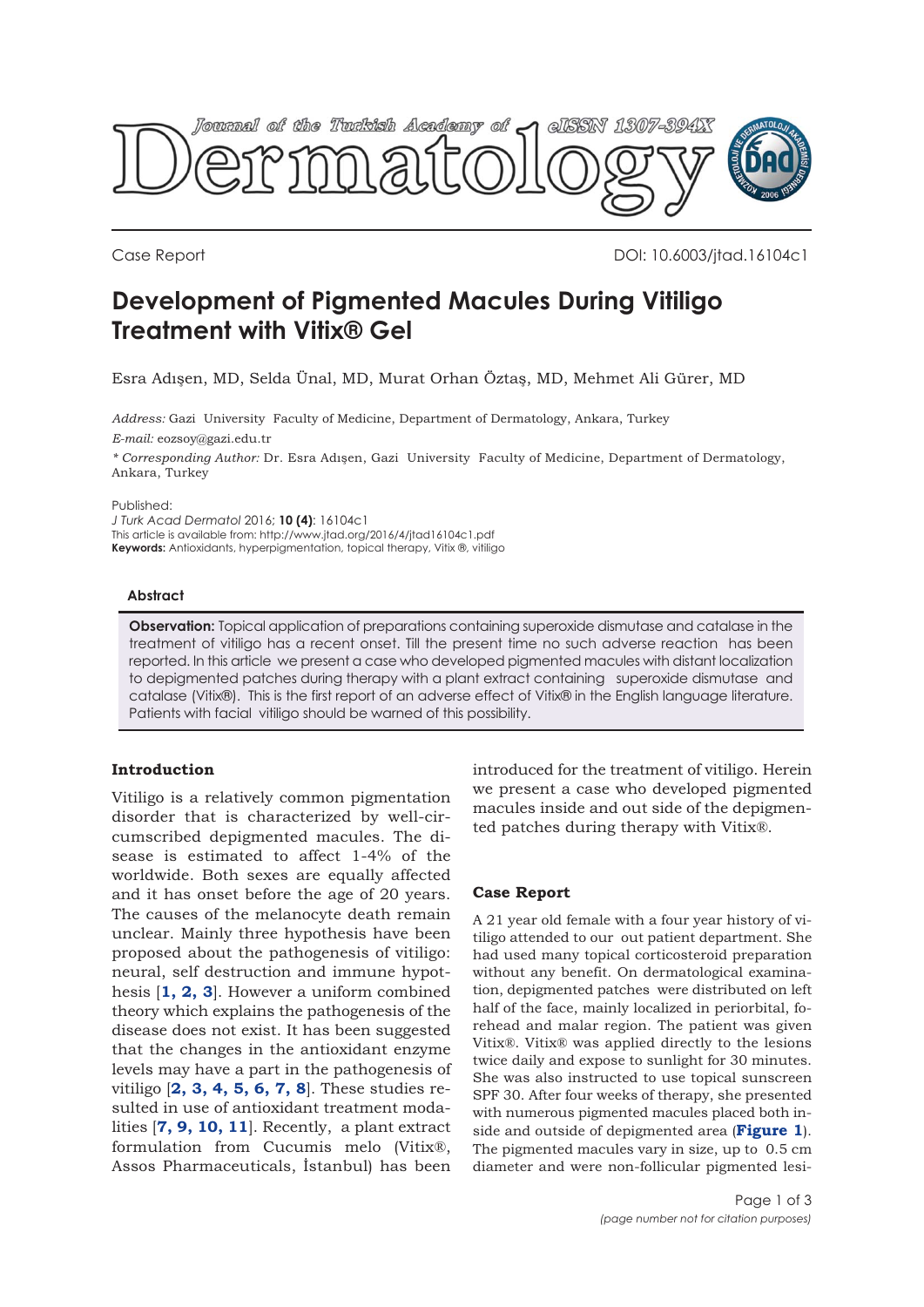<span id="page-1-0"></span>*J Turk Acad Dermato*l 2016; **10 (4)**: 16104c1. http://www.jtad.org/2016/4/jtad16104c1.pdf



Figure 1. Hyperpigmented macules on face

ons with irregular borders and uniform pigment distribution. The patient gave a history that she had used Vitix® regularly and the macules had started to develop after two weeks of therapy. Their numbers had slowly increased since then. She denied any other topical agent use. Wood lamp examination revealed accentuation of the pigmentation. Dermoscopic examination showed a uniform homogenous pigmentation (**Figure 2**). After discontinuation of Vitix®, she was followed with sunscreen and the pigmentation spontaneously faded over two months.

### **Discussion**

Free radicals occur during several physiological and pathological processes. Free radicals produced in excessive amounts may cause toxic effects described as oxidative damage on tissues. When oxidative stress took part in the organism, the antioxidant enzyme activity begins to increase and prevents the tissue injury. Thus the balance between oxidant and antioxidant systems has critical role in the maintenance of cell survival. Recently many studies have investigated the role of



**Figure 2.** Dermoscopic view of the macules: nonspecific hyperpigmentation pattern

oxidative stress in the etiopathogenesis of vitiligo [**[2, 3, 4, 5, 6, 7, 8](#page-2-0)**]. Lower levels of SOD, catalase and glutathione peroxidase were observed in patients with vitiligo when compared with controls [**[2,](#page-2-0) [3,](#page-2-0) [4, 5,](#page-2-0) [6, 7, 8](#page-2-0)**]. Moreover, extensive amounts of hydrogen peroxide has been observed in vitiligo patients [**[6,](#page-2-0) [7](#page-2-0)**]. These findings resulted in use of antioxidant therapies in vitiligo treatment. Vitix® gel contains the combination of superoxide dismutase and catalase. English literature lacks sufficient data about this medication but two studies one from France and the other from Russia revealed success with its use in the therapy of vitiligo [**[10, 11](#page-2-0)**]. The effect of this preparation is based on melon's extract rich in antioxidants [**[11](#page-2-0)**]. Though it was proposed that Vitix® had the ability to re-establish the free radicals physiological equilibrium in epidermal cells [**[10](#page-2-0)**], *Schallreuter* et al [**[9](#page-2-0)**] failed to show that Vitix® had the capacity to reduce hydrogen peroxide. In the Russian study, improvement of clinical condition was observed in 56% of patients after six months of therapy [**[10](#page-2-0)**].

Our patient developed pigmented macules during Vitix® therapy for facial vitiligo. The hyperpigmented macules were different from lentigines on dermoscopic examination. They showed non-follicular, uniform, homogenous pigmentation with irregular borders. We evaluated the possible causes of these hyperpigmented macules in our patient. Firstly, we considered the possibility whether these macules could present a new repigmentation pattern of vitiligo. *Parsad* et al [**[12](#page-2-0)**] investigated the types of repigmentation patterns